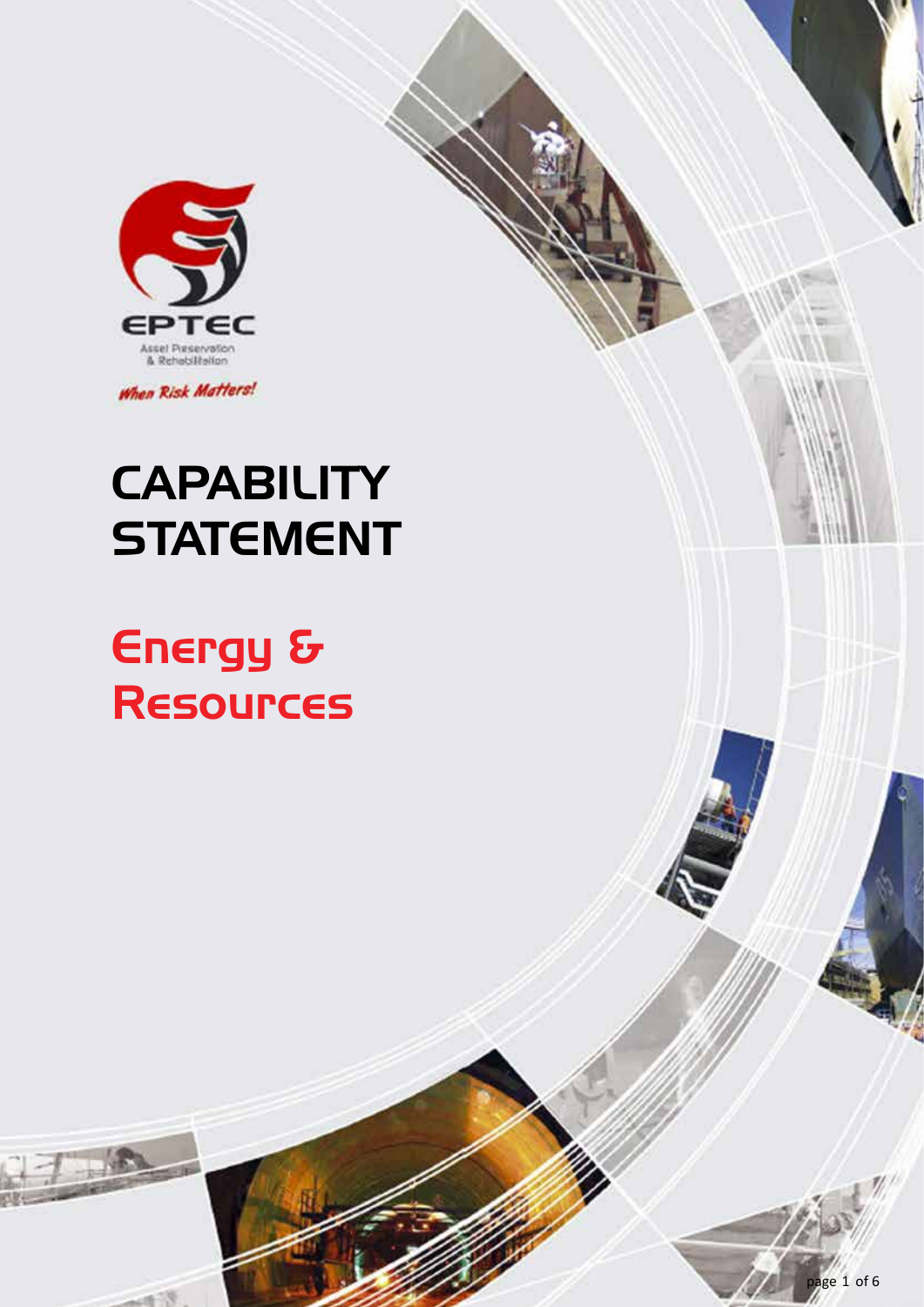

# **Introduction**

Eptec is a specialist industrial contractor in Asset Preservation and Rehabilitation. Our expertise is engineered solutions using resin technology to provide concrete rehabilitation, corrosion protection, glass reinforced plastics, waterproofing & linings and thermal insulation.

With offices across Australia, Eptec is positioned to deliver projects in all States and Territories. With a core workforce of over 250 people, Eptec can rapidly mobilise and deploy resources to anywhere in Australia.

The workforce comprises qualified managers and engineers supported by experienced supervisors and permanent employees. One of Eptec's strengths is the use of our own permanent workforce rather than reliance on subcontractors. With skills developed over many years, Eptec guarantees highly responsive, flexible and committed teams ready to undertake projects in even the most remote areas.

Typically Eptec's solutions use the latest resins technology for coatings, cement grouts, epoxy grouts, waterproof membranes, high tech reinforcement such as carbon-fibre and many other innovative and specialised products. Eptec does not manufacture products and can call on the expertise and knowledge bank of all the major worldwide suppliers to assist in providing engineered solutions. We will often participate with manufacturers in the development and application of new products, always with a vision for improving industry techniques and safety and environmental awareness.

Our specialised services are applicable across a broad spectrum of industries including Defence, Water & Wastewater, Infrastructure and Energy & Resources.





Corrosion Protection Concrete Rehabilitation







Linings & Waterproofing Fibre Reinforced Plastics Thermal Insulation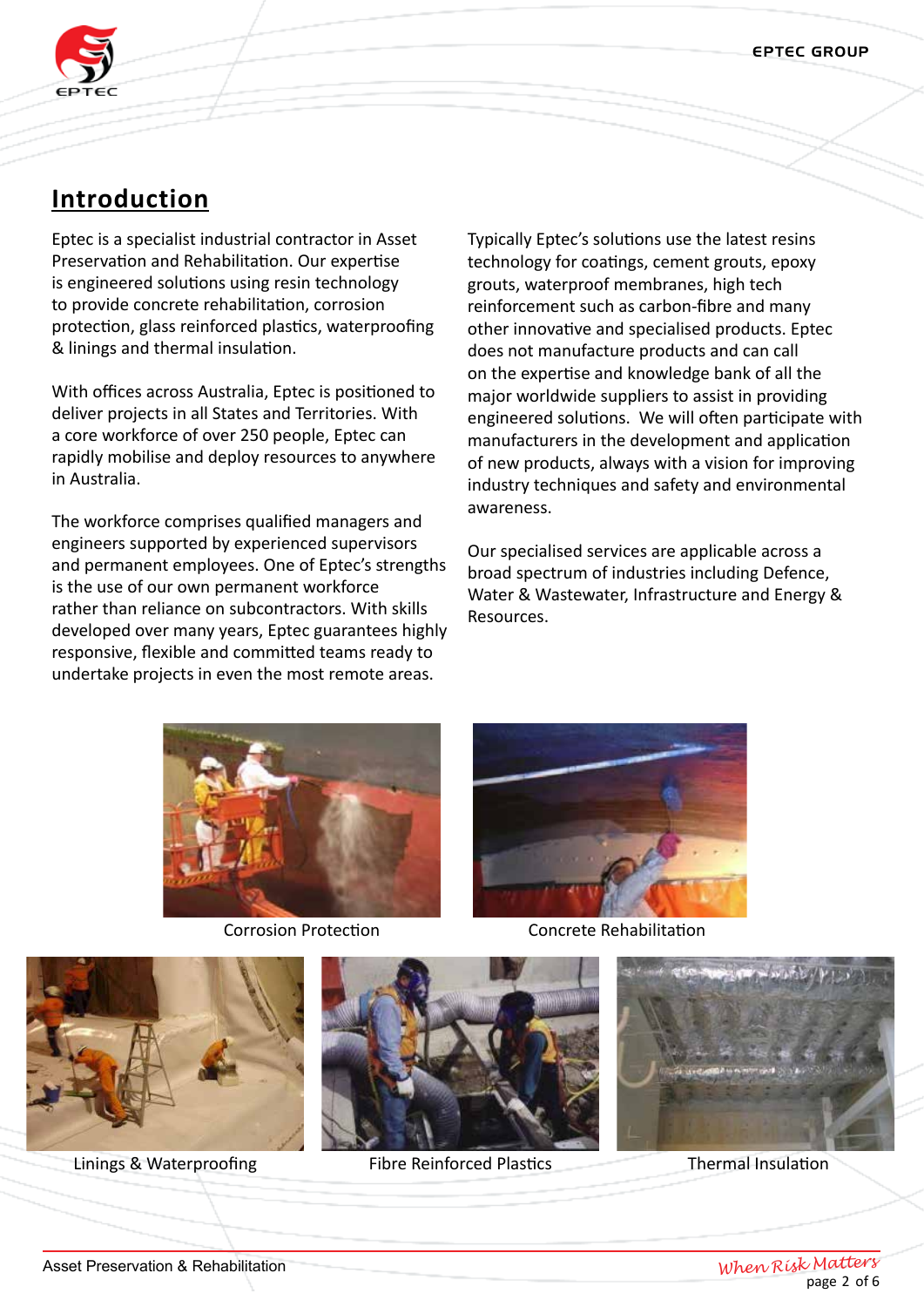

Eptec has extensive experience in undertaking asset maintenance work for the Energy and Resources sector, with a proven track record of safely and effectively delivering high quality outcomes to clients.

- Corrosion Protection Ultra High Pressure Water and Abrasive Blasting, Application of Coatings
- Concrete Rehabilitation Spall Repair, Crack Injection and Carbon Fibre Reinforcement
- Linings and Waterproofing Thermo Plastic / Thermoset Sheet Linings, Spray Applied Linings
- Fibre Reinforced Plastics GRP/FRP Piping Systems, Installation and Jointing, Shop Spooling, Carbon Fibre Structure Strengthening
- Grouting Ground Stabilisation, Void Filling, Water Sealing, Chemical Grout Pressure Injection, Cementitious Grouting

# **Industry Sectors**

Eptec is a specialist at providing tailored solutions, meeting the individual needs of our clients across Energy and Resource Industries including:

- Soft Rock and Hard Rock Mining, Surface Operations and Underground
- Oil and Gas
- Power Generation. Thermal, Hydro, Wind and Solar

Our capabilities in complimentary industries such as Water and Wastewater, Tunnels and Bridges, Tank Repair and Sealing, provide Eptec with a comprehensive support services ability for our Energy and Resources clients.

**Remote Capability:** Eptec's modularised equipment and mobile workforce means that complex projects in remote locations can mobilise expeditiously.

## **Management Experience**

Eptec has a dedicated Management Team with many man years of experience delivering Asset Preservation and Rehabilitation Services in Industries where Risk Matters.

A November 2011 audit of Eptec's Management System to ISO 9001:2008, AS/NZS 4801:2001 and BS OHSAS 18001:2007 AS/NZS reported that "The organization's Executive Management continue to provide clear direction and guidance to the senior managers of each business unit operations; continually maintain communications and performance measurement to encourage development of business improvements at all levels".

Each person within Eptec is committed to a workplace where Safety, Quality, Environmental and Heritage Protection and a Just Culture is inherent in everything we do. Our clients appreciate our ideals and commitments and share our goals.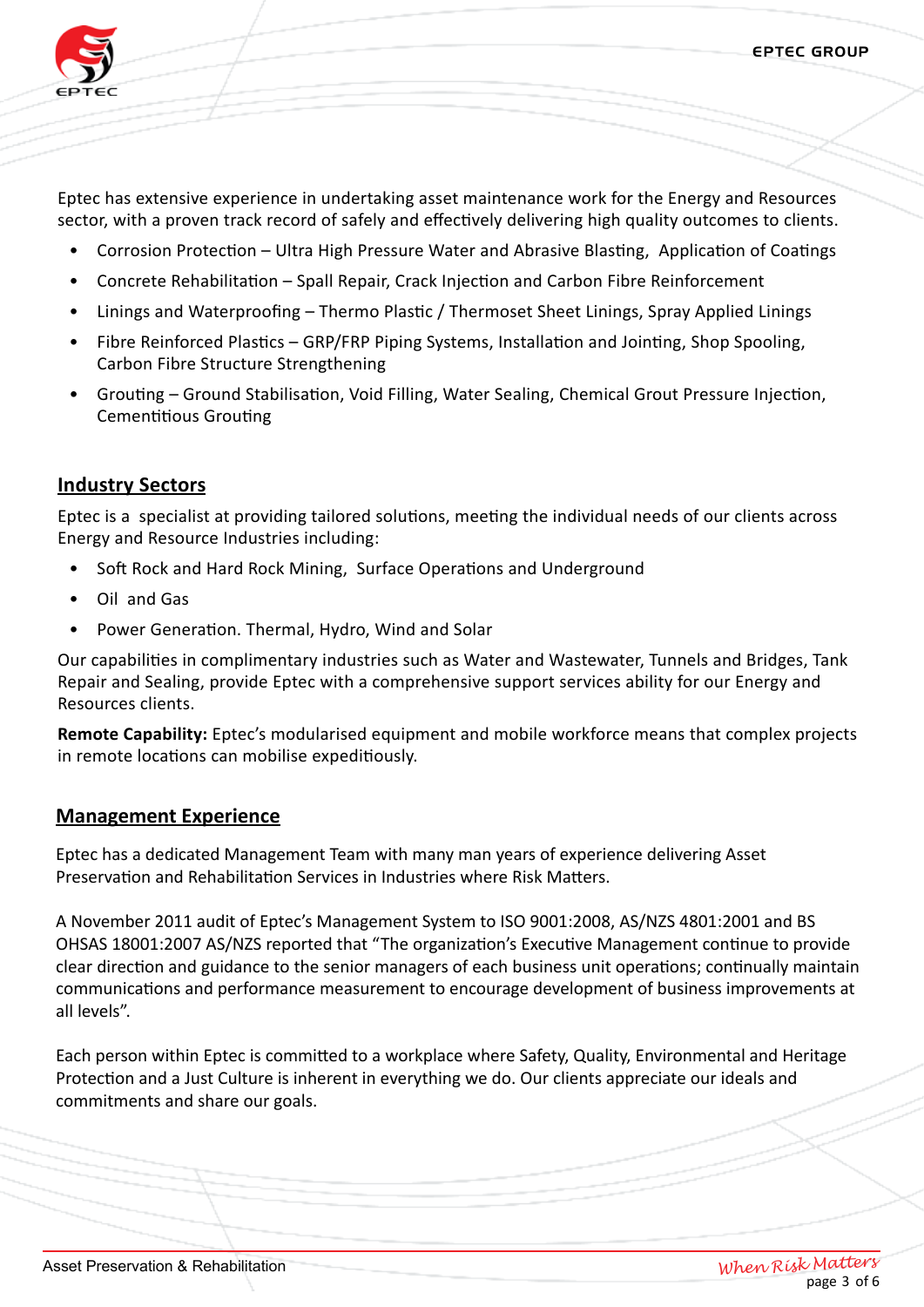

# **Technical Expertise**

## **Corrosion Protection**

Eptec's corrosion protection expertise is founded on many years of experience in industries such as petrochemical, mining, public utilities, marine offshore, construction and the highly demanding Naval defence works.

PCCP accredited in classes PCCP Class 1 - Class 5A & 5B, EPTEC offers quality service through a wide range of activities such as corrosion protection of new steel construction, repair and refurbishment of existing corrosion protection systems and long term maintenance contracts.

# **Concrete Rehabilitation**

Eptec's capable staff have amassed many years experience delivering spall repairs (concrete cancer), sealing cracks through resin injection and strengthening concrete utilizing Carbon Fibre Reinforcement. Cementitious and Epoxy Grouting delivering strength and fast curing times.

# **Linings and Waterproofing**

Eptec's capable staff have amassed many years experience delivering spall repairs (concrete cancer), sealing cracks through resin injection and strengthening concrete utilizing Carbon Fibre Reinforcement. Cementitious and Epoxy Grouting delivering strength and fast curing times.

# **Fibre Reinforced Plastics**

Eptec's management and staff are amongst the most experienced in the region and are uniquely positioned in Australasia for the design, supply and installation of all types of FRP. By selecting from the most qualified fabricators worldwide, Eptec can supply the optimum Reinforced Composites system solutions.

# **Chemical Grouting / Pressure Injection**

Eptec's experienced technical staff revel in solving problems that others find too difficult. When combined with the experience of our partners around the world there is no ground stabilization, subterranean water management or tank leakage that our capable team cannot deliver.

# **Project Management**

With engineers and project managers from a wide range of fields and experience on both large and small projects, Eptec is ready to provide management services for specialist types of projects. Our resources are currently established with the capability to offer project support throughout Australia.

When Risk Matters<br>page 4 of 6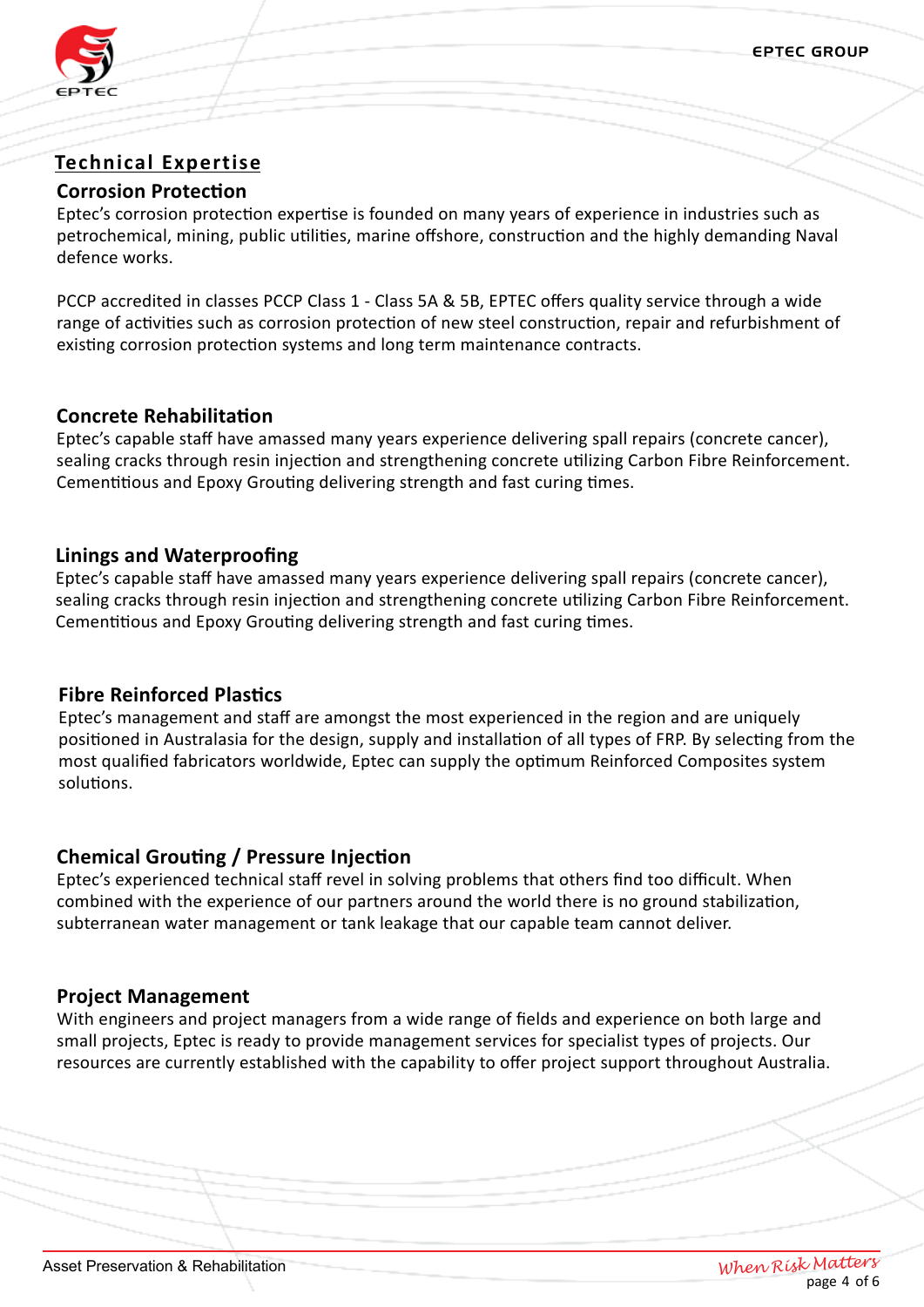

# **Significant Projects**

### **Sino Iron Project**

**Location :** Cape Preston, Pilbara, WA **Client :** CITIC Pacific Mining Management / UGL Resoucres

**Scope of Works :** Protective coatings to steel and concrete structures with various coating materials, FRP lamination, site fabrication of spools and repair works, grouting, plastic welding.





## **Windfarm Maintainance**

**Location :** Snowtown & Hallet, SA

**Client :** Suzlon

**Scope of Works :** Maintenance of wind turbines: mechanical cleaning, protective coating , fibreglass repairs

## **QAL Caustic Tanks Refurbishment**

**Location :** Gladstone, QLD **Client :** Queensland Alumina Limited **Scope of Works :** HDPE Lining, steelwork fabrication, civil works, epoxy coatings, grout iniection



When Risk Matters<br>page 5 of 6